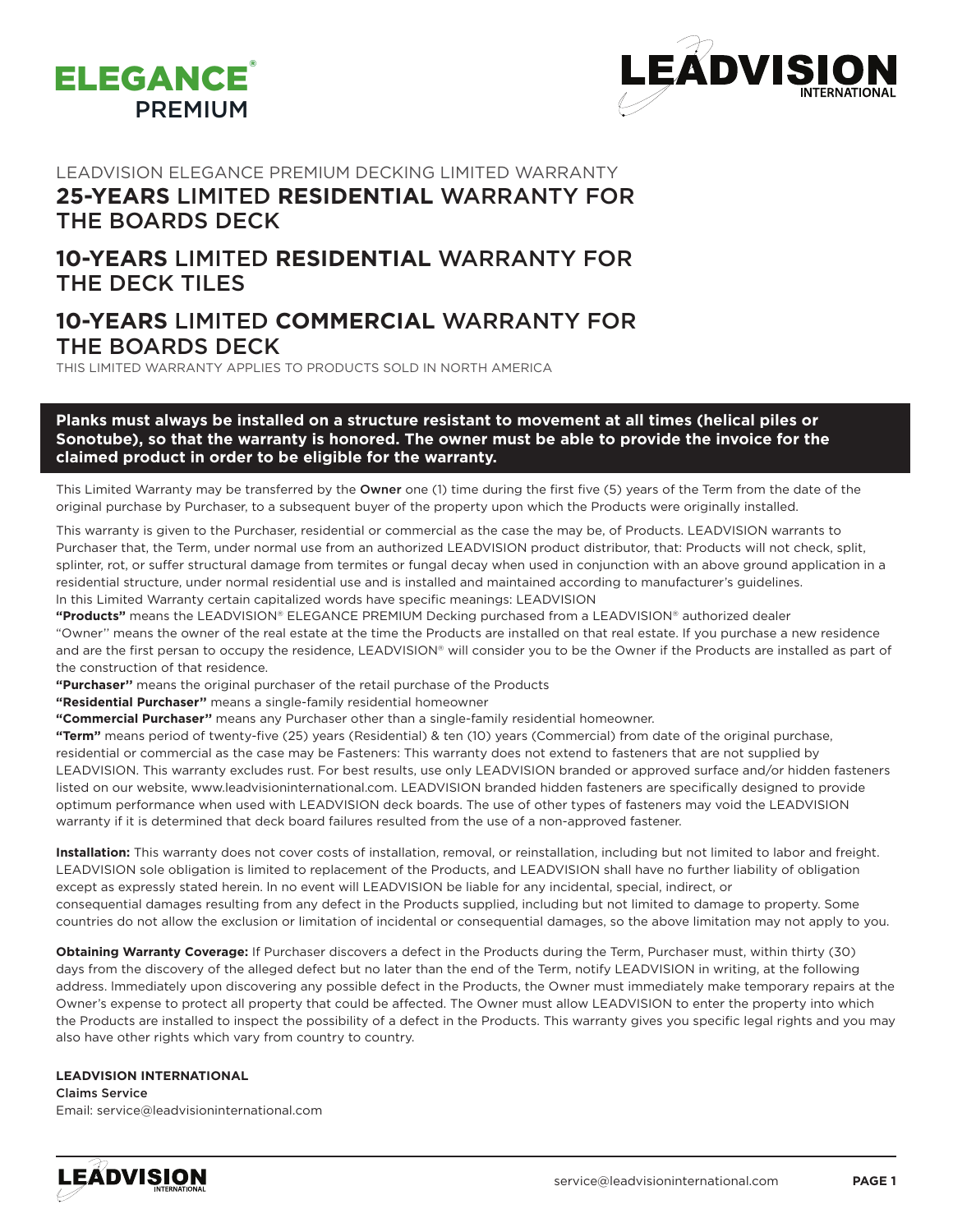



## LEADVISION ELEGANCE PREMIUM DECKING LIMITED WARRANTY **25-YEAR** LIMITED **RESIDENTIAL** WARRANTY **10-YEAR** LIMITED **COMMERCIAL** WARRANTY

THIS LIMITED WARRANTY APPLIES TO PRODUCTS SOLD IN NORTH AMERICA

Purchaser must include in this notification proof of purchase and a statement explaining the defect and date the Product was installed. LEADVISION may request additional information. After reviewing all information, LEADVISION will make a determination regarding the validity of such claim. If LEADVISION determines that Purchaser's claim is valid, LEADVISION will, at its option, either replace the defective Products or refund the portion of the purchase price paid by Purchaser for such defective Products (not induding the cost of its initial installation). If a Residential Purchaser makes a valid warranty claim hereunder du ring years eleven ( 11) through twentyfive (25) after the original purchase, then the Residential Purchaser's recovery will be prorated as indicated below. If LEADVISION is providing replacement materials, it may elect to replace the percentage, listed on the next page, of boards otherwise meeting the requirements for a claim; if LEADVISION is refunding the purchase price, it may elect to refund the percentage, listed on the next page, of the purchase price of boards otherwise meeting the requirements for a claim.

25-Year Stain Resistance Limited Warranty: The Products are also covered by a 25-Year Stain Resistance Limited Warranty. The Products are resistant to permanent staining from spills of food and beverage items indude mustard, ketchup, barbecue sauce, canola oil, tea, coffee, wine, fruit punch, and sodas, so long as such substances are promptly removed from the Products in accordance with LEADVISION's written care and cleaning instructions for Products and are not rubbed into the Product and the spill has not also contacted another material causing a chemical reaction. LEADVISION does not warrant the Products to be stain proof, and does not warranty stain resistance resulting from spilled or otherwise applied food and beverage substances which are not proper1y and promptly cleaned as provided in LEADVISION written care and cleaning instructions or which have been rubbed into the Products. The Limited Warranty does not cover any staining or damage to the Products caused by abrasive compounds of acidic and basic pH, molcl/ mildew, tobacco smoking, induding, but not limited to, cigarette bums, cigarette ash, cigar bums, cigar ash, paints or stains, solvants, metallic rust or other abnormal residential deck use items, and non-food and non-beverage substances, induding, but not limited to, biocides, fungicides, insect repellant/insecticides, plant foods or bactericides, motor oil and suntan/sunscreen lotion.

Claims Regarding Stain Resistance: If the Owner is making a claim relating to the Limited Warranty on stain resistance, the Owner must do all the following:

- (1) Attempt to clean the affected area of the Products by using the cleaning proœdures described in LEADVISION's written care and cleaning instructions promptly after the exposure of the food or beverage to the surface of the Products.
- (2) If, after completing step one (1) above, the affected area remains reasonably visible, then the Owner must have affected area of the Products cleaned by a professional deck cleaner at the Owner's expense within one (1) week of the exposure of the food or beverage to the surface of the Products.
- (3) If, after completing steps 1 and 2 above, the affected area still remains reasonably unsatisfactory, the Owner may make a claim under this Limited Warranty as provided herein, provided that such claim is made within thirty (30) days after the professional cleaning is completed.

Exclusions from Warranty Coverage: LEADVISION does not warrant against and is not responsible for, and no implied warranty shall be deemed to cover, any condition attributable to:

- (1) improper installation of LEADVISION products and/or failure to abide by LEADVISION's installation guidelines, induding but not limited to improper gapping.
- (2) Use of Products beyond normal use, or in an application not recommended by the LEADVISION installation guidelines and local building codes.
- (3) Movement, distortion, collapse or setting of the ground or the supporting structure on which the Products are installed.

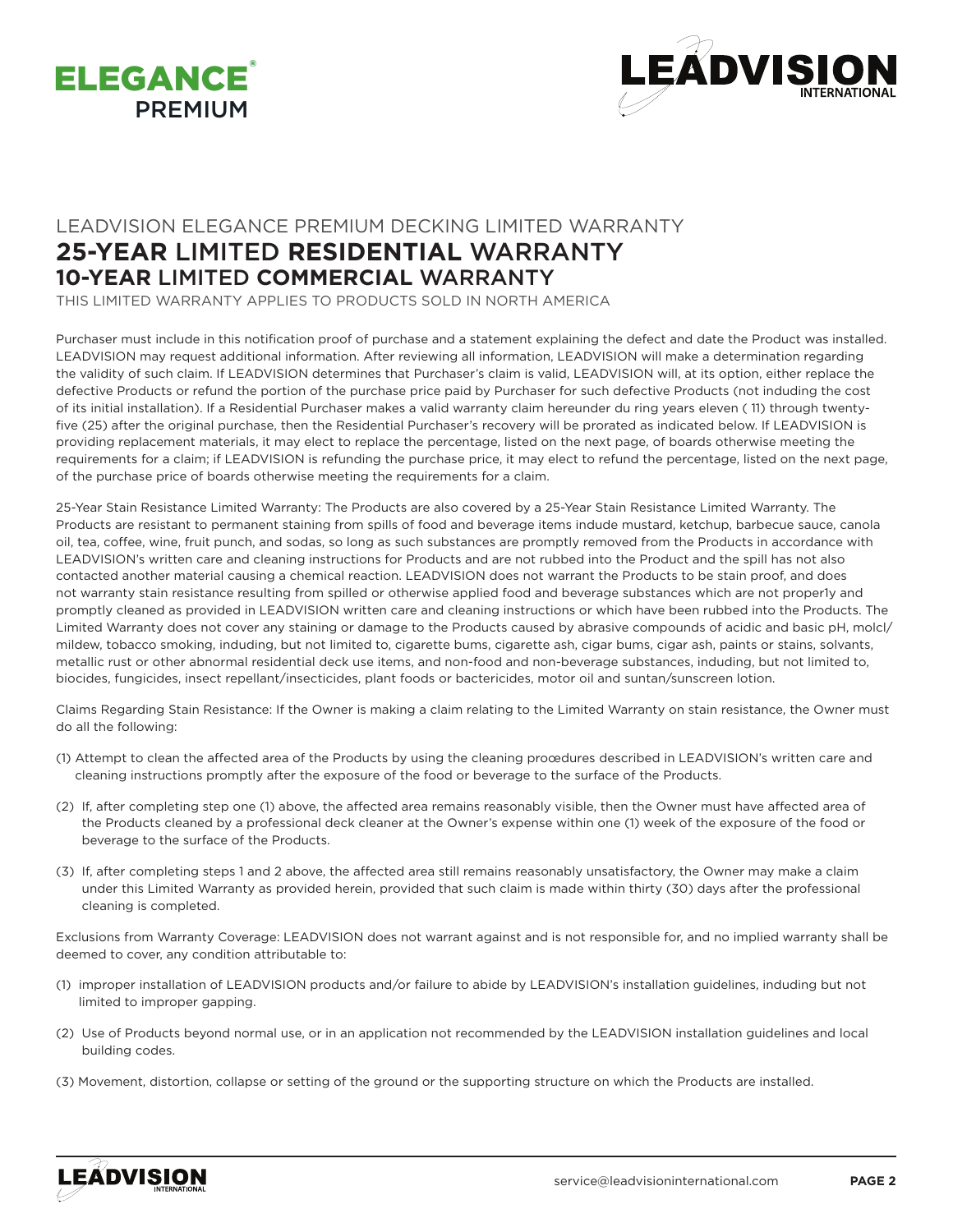



### LEADVISION ELEGANCE PREMIUM DECKING LIMITED WARRANTY **25-YEAR** LIMITED **RESIDENTIAL** WARRANTY **10-YEAR** LIMITED **COMMERCIAL** WARRANTY

THIS LIMITED WARRANTY APPLIES TO PRODUCTS SOLD IN NORTH AMERICA

- (4) Any act of God (such as flooding, hurricane, earthquake, lightning, etc.), environmental condition (such as air pollution, mold, mildew, etc.), or staining from foreign substances ( such as dirt, grease, oil, etc.).
- (5) Variations or changes in color of Products.
- (6) Normal weathering due to exposure to sunlight, weather and atmosphere which can cause colored surfaces to, among other things, flake, chalk, or accumulate dirt or stains.
- (7) lmproper handling, storage, abuse or neglect of Products by Purchaser, the transferee or third parties.
- (8) Any fasteners not supplied by LEADVISION.
- (9) Ordinary wear and tear;
- (10) Staining or discoloration due to foreign substances not covered in the "25-Year Stain Resistance Limited Warranty" including, but not limited to, food or beverages not promptly and proper1y cleaned, rubbed in food stains, stains caused by interactions with another item, such as metal fumiture, stains not covered under this Limited Warranty or chemicals found in cleaners not covered under this Limited Warranty.

**Limitations: DISCLAIMER OF WARRANTIES:** EXCEPT FOR (1) THE EXPRESS WRITTEN WARRANTY CONTAINED EREIN, AND, (2) THE 25 YEAR LIMITED STAIN RESISTANCE WARRANTY APPLICABLE TO ELEGANCE PREMIUM DECKING ONLY (WHICH IS IN ADDITION TO THE WARRANTY CONTAINED HEREIN), LEADVISION MAKES NO OTHER WARRANTIES, GUARANTEES OR INDEMNITIES, WHETHER EXPRESS OR IMPLIED, ARISING BY LAW, COURSE OF DEALING, USAGE OF TRADE, CUSTOM OR OTHERWISE, INCLUDING BUT NOT LIMITED TO THE IMPLIED WARRANTY OF MERCHANTABILITY AND IMPLIED WARRANTY OF FITNESS FOR A PARTICULAR PURPOSE, AND ALL SUCH OTHER WARRANTIES, GUARANTEES AND INDEMNITIES ARE HEREBY DISCLAIMED, OVERRIDDEN AND EXCLUDED FROM THIS TRANSACTION FOR THE WARRANTYTERM AND BEYOND THE WARRANTYTERM. Sorne countries do not allow limitations on how long an implied warranty lasts so the above limitation may not apply to you. LIMITATION OF REMEDIES AND EXCLUSION OF CONSEQUENTIALAND INCIDENTAL DAMAGES. LEADVISION LIABILITIES ARE LIMITED SOLEY AND EXCLUSIVELY TO THE OBLIGATIONS SPECIFICALLY UNDERTAKEN HEREIN, AND UNDER NO CIRCUMSTANCES WILL LEADVISION LIABLE OR OBLIGATED FOR ANY INCIDENTAL, CONSEQUENTIAL, INDIRECT, SPECIAL, PUNITIVE, OR ANY OTHER DAMAGES OF ANY KIND WHATSOEVER (INCLUDING, BUT NOT LIMITED. TO, LOST PROFITS, LOST SALES, LOSS OF GOODWILL, USE OF MONEY, USE OF GOODS, STOPPAGE OF WORK, OR IMPAIRMENT OF ASSETS), WH ETHER FORESEEABLE OR UNFORESEEABLE , ARISING OUT OF BREACH OR FAILURE OF EXPRESS OR IMPLIED WARRANTY, BREACH OF CONTRACT, FRAUD, MISREPRESENTATION, NEGLIGENCE, STRICT. LIABILITY IN TORT OR OTHERWISE, EXCEPT AND ONLY TO THE EXTENT THIS LIMITATION IS SPECIFICALLY PRECLUDED BY APPLICABLE LAW OF MANDATORY APPLICATION. LEADVISION'S LIABILITY WITH RESPECT TO DEFECTIVE PRODUCTS SHALL IN NO EVENT EXCEED THE REPLACEMENT OF SUCH PRODUCTS OR REFUND OF THE PURCHASE PRICE, AS DESCRIBE ABOVE.

Some countries do not allow the exclusion or limitation of incidental or consequential damages, so the above limitation or exclusion may not apply to you. This warranty gives you specific legal rights, and you may also have other rights that vary from country to country. **Miscellaneous**: This writing is understood and intended to be the final expression of the parties' agreement and is a complete and exclusive statement of the terms and conditions with respect thereto, superseding all prior agreements or representations, oral or written, and al other communication between the parties relating to the subject matter of this agreement. This warranty may not be altered or amended except in a written instrument signed by LEADVISION and Purchaser or permitted transferee. No agent, employee or any other party is authorized to make any warranty in addition to that made in this agreement and LEADVISION shall not be bound by any such statements other than those contained in this warranty.